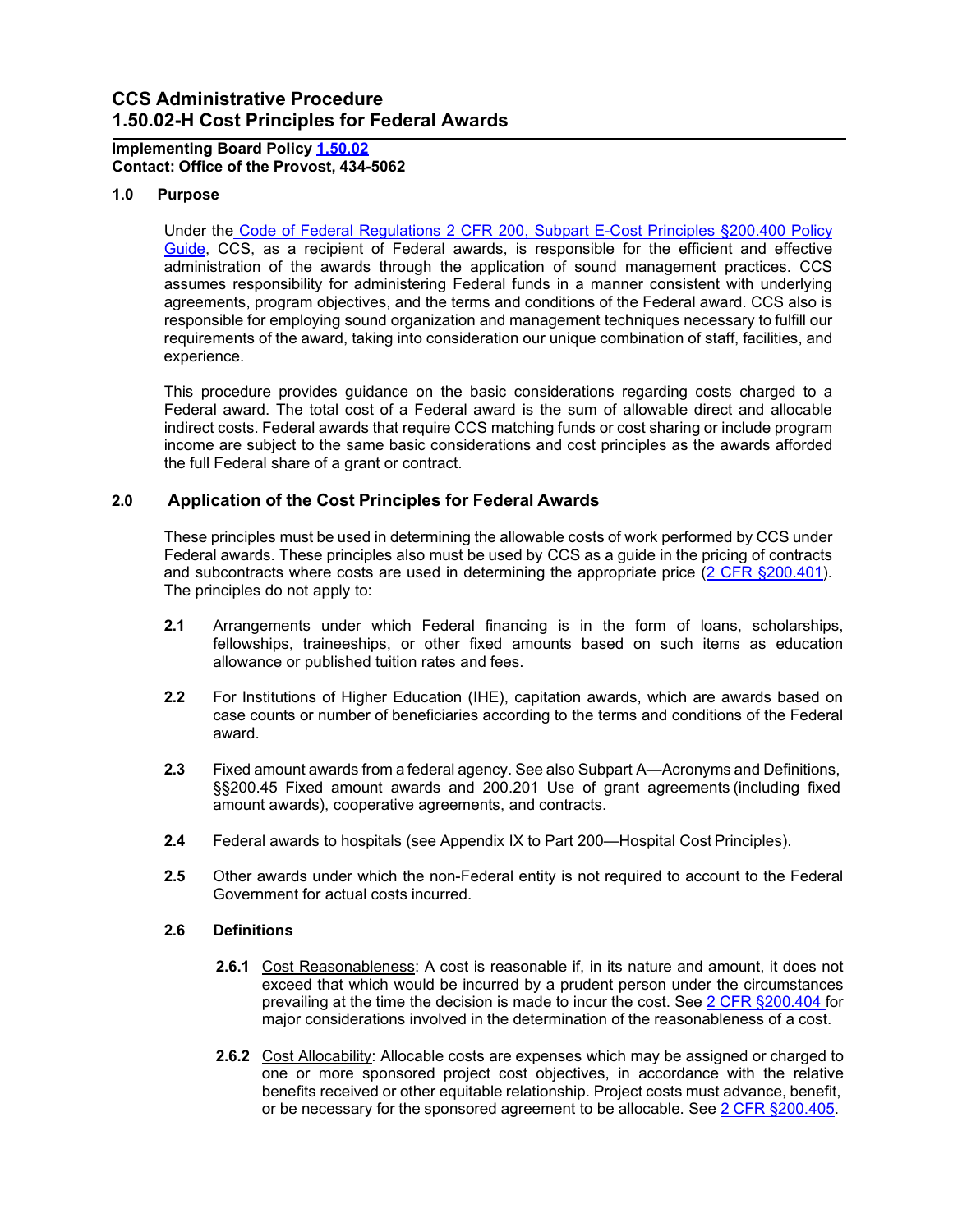- **2.6.3** Cost Allowability: According to 2 CFR [§200.403,](https://www.ecfr.gov/cgi-bin/retrieveECFR?gp&SID=df15c322be7c86f3e543f7b648da2d09&mc=true&n=sp2.1.200.e&r=SUBPART&ty=HTML&se2.1.200_1403) a cost may be charged to a sponsored agreement only if it meets all the following criteria:
	- **2.6.3.1** The cost is necessary and reasonable for the performance of the federal award and is allocable to the sponsored project under these principles.
	- **2.6.3.2** The cost conforms to any limitations or exclusions set forth in 2 [CFR](https://www.ecfr.gov/cgi-bin/retrieveECFR?gp&SID=fb502e5ad3fce63c5ef7bb2c149eb453&mc=true&n=pt2.1.200&r=PART&ty=HTML%20-%20se2.1.200_1419&se2.1.200_1403) [§200.403](https://www.ecfr.gov/cgi-bin/retrieveECFR?gp&SID=fb502e5ad3fce63c5ef7bb2c149eb453&mc=true&n=pt2.1.200&r=PART&ty=HTML%20-%20se2.1.200_1419&se2.1.200_1403) or in the federal award as to types or amount of cost item
	- **2.6.3.3** The cost is consistent with policies and procedures that apply uniformly to both federally-financed and other CCS activities.
	- **2.6.3.4** The cost is accorded consistent treatment. A cost may not be assigned to a federal award as a direct cost if any other cost incurred for the same purpose in like circumstances has been allocated to the federal award as an indirect cost.
	- **2.6.3.5** The cost is determined in accordance with generally accepted accounting principles (GAAP), except, for state and local governments and Indian tribes only, as otherwise provided for in 2 [CFR §200.403.](https://www.ecfr.gov/cgi-bin/retrieveECFR?gp&SID=fb502e5ad3fce63c5ef7bb2c149eb453&mc=true&n=pt2.1.200&r=PART&ty=HTML%20-%20se2.1.200_1419&se2.1.200_1403)
	- **2.6.3.6** The cost is not included as a cost or used to meet cost sharing or matching requirements of any other federally-financed program in either the current or a prior period. See also 2 CFR [§200.306\(b\).](https://www.ecfr.gov/cgi-bin/retrieveECFR?gp&SID=df15c322be7c86f3e543f7b648da2d09&mc=true&n=pt2.1.200&r=PART&ty=HTML&se2.1.200_1306)
	- **2.6.3.7** The cost is adequately documented. See also 2 CFR [§200.300-309.](https://www.ecfr.gov/cgi-bin/retrieveECFR?gp&SID=df15c322be7c86f3e543f7b648da2d09&mc=true&n=pt2.1.200&r=PART&ty=HTML&sg2.1.200.d.sg1)
- **2.6.4** Total Cost: The total cost of a Federal award is the sum of the allowable direct and allocable indirect (F&A) costs, less any applicable credits.
- **2.6.5** Applicable Credits: Applicable credits refer to those receipts or reduction-ofexpenditure type transactions that offset or reduce expense items allocable to the Federal award as direct or indirect (F&A) costs. Examples of such transactions are purchase discounts, rebates or allowances, recoveries or indemnities on losses, insurance refunds or rebates, and adjustments of overpayments or erroneous charges. To the extent that such credits accrued to or received by CCS relate to allowable costs, they must be credited to the Federal award either as a cost reduction or cash refund, as appropriate.
- **2.6.6** Direct Costs: Direct costs are those costs that can be identified specifically with a particular final cost objective - such as a Federal award, or other internally or externally funded activity - or that can be directly assigned to such activities relatively easily with a high degree of accuracy. Costs incurred for the same purpose in like circumstances must be treated consistently as either direct or indirect (F&A) costs. See [2 CFR §200.413.](https://www.ecfr.gov/cgi-bin/retrieveECFR?gp&SID=df15c322be7c86f3e543f7b648da2d09&mc=true&n=pt2.1.200&r=PART&ty=HTML&se2.1.200_1413)
- **2.6.7** Indirect Costs: Costs incurred for a common or joint purpose benefiting more than one cost objective, not readily assignable to the cost objectives specifically benefited without effort disproportionate to the results achieved.
- **2.6.8** Facilities and Administrative (F&A) Classification: Indirect F&A costs must be classified within two broad categories: "Facilities" and "Administration." (2 [CFR](https://www.ecfr.gov/cgi-bin/retrieveECFR?gp&SID=df15c322be7c86f3e543f7b648da2d09&mc=true&n=pt2.1.200&r=PART&ty=HTML&se2.1.200_1414) [§200.414\)](https://www.ecfr.gov/cgi-bin/retrieveECFR?gp&SID=df15c322be7c86f3e543f7b648da2d09&mc=true&n=pt2.1.200&r=PART&ty=HTML&se2.1.200_1414) "Facilities" is defined as depreciation on buildings, equipment and capital improvement, interest on debt associated with certain buildings, equipment and capital improvements, and operations and maintenance expenses. "Administration" is defined as general administration and general expenses such as the director's office, accounting, personnel and all other types of expenditures not listed specifically under one of the subcategories of "Facilities." For IHE, Library is included in the "Facilities" category.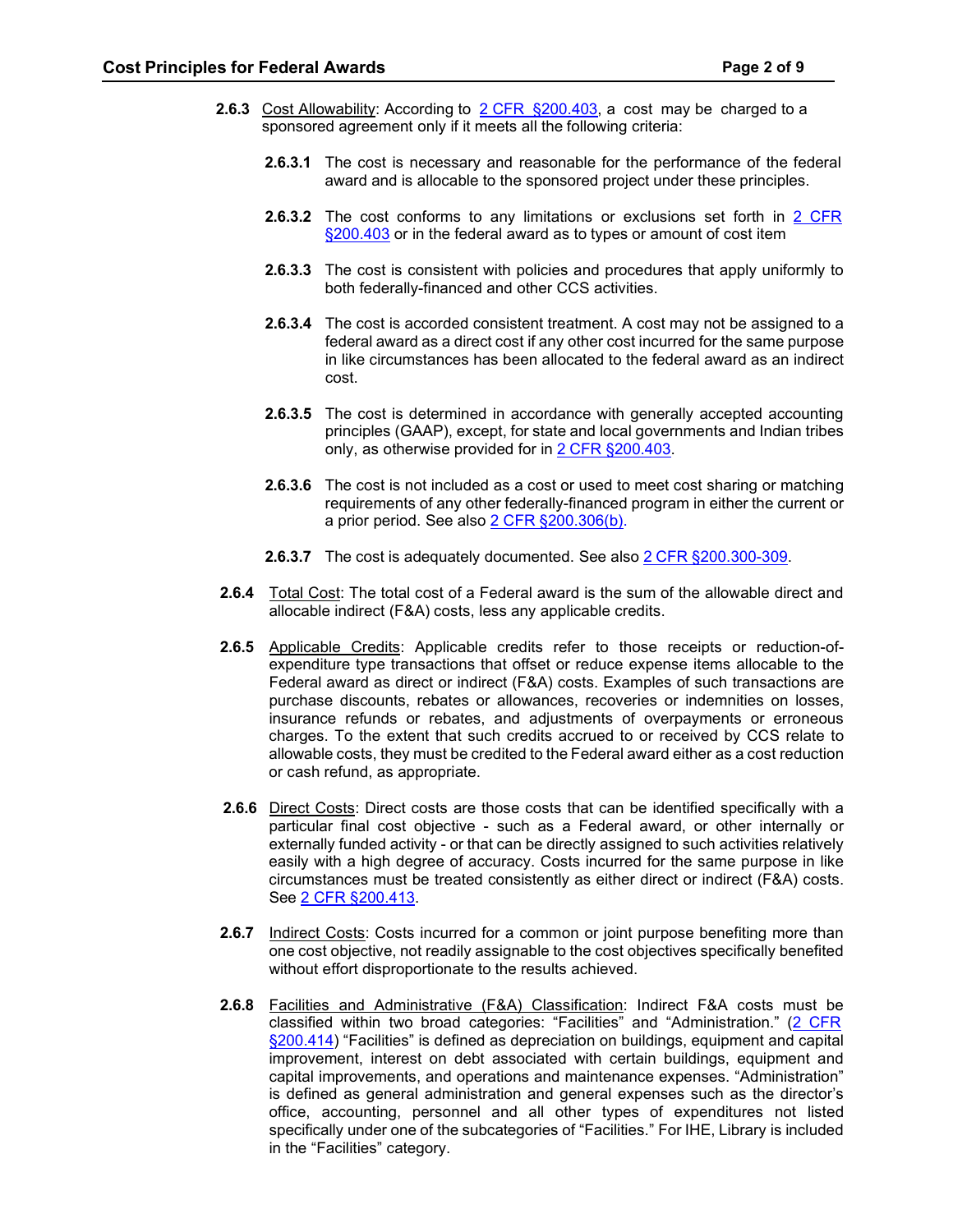- **2.7** When procuring property and services under a Federal award, CCS must perform a cost or price analysis in connection with every procurement action in excess of the Simplified Acquisition Threshold including contract modifications. The method and degree of analysis is dependent on the facts surrounding the particular procurement situation, but as a starting point, CCS must make independent estimates before receiving bids or proposals. See [2 CFR](https://ecfr.federalregister.gov/current/title-2/subtitle-A/chapter-II/part-200/subpart-D/subject-group-ECFR1ad5506a4809976/section-200.324)  [§200.324 \(a\).](https://ecfr.federalregister.gov/current/title-2/subtitle-A/chapter-II/part-200/subpart-D/subject-group-ECFR1ad5506a4809976/section-200.324)
	- **2.7.1** All contracts must be entered into pursuant to competitive solicitation, except for direct buy purchases. See RCW 39.26.125.

### **3.0 Roles and Responsibilities of Principal Investigators and Their Supervising Administrator(s)**

- **3.1** CCS Implementing Board Policy 1.50.02 assigns primary responsibility for all grant compliance to principal investigators (PIs) and their Departmental Dean, Director, or supervisor. This requires the development of significant expertise at the department level and relies heavily on PIs and departmental staff to comply with CCS policies and various grant sponsor rules and regulations.
- **3.2** Part of the CCS post-award administration responsibilities for grants and contracts includes a determination as to the allowability, reasonableness, and allocability of costs charged to each Federal program.
- **3.3** The Department Administrator is responsible for ensuring that the costs charged to federal grants are compliant with the requirements set in this procedure and with any specific requirements set by the awarding agency in the grant documents.
- **3.4** The **Federal Grant Expenditure Verification Form (Appendix A)** provides verification that the basic cost considerations for federal grants have been met. The Department Administrator must certify all federal grant expenditures by completing this form and attaching it to the purchasing documentation (such as an invoice or a receipt). CCS Business Office will **not** process payments or reimbursements for federal grant expenditures without the federal expenditure verification form being attached to the payment request.

### **4.0 Cost Application and Distribution**

- **4.1** Direct Cost Application to Federal awards: Identification with the Federal award, rather than the nature of the goods and services involved, is the determining factor in distinguishing direct from indirect (F&A) costs of Federal awards [\(2 CFR §200.413\(b\)\)](http://www.ecfr.gov/cgi-bin/text-idx?node=se2.1.200_1413). Typical costs charged directly to a Federal award are the compensation of employees who work on that award, their related fringe benefit costs, and the costs of materials and other items of expense incurred for the Federal award. If directly related to a specific award, certain costs that otherwise would be treated as indirect (F&A) costs may also include extraordinary utility consumption, the cost of materials supplied from stock or services rendered by specialized facilities, or other institutional service operations.
- **4.2** Distribution of Direct Costs: [OMB](https://www.gpo.gov/fdsys/pkg/CFR-2012-title2-vol1/xml/CFR-2012-title2-vol1-part220.xml) CFR 220 (Cost Principles for Educational Institutions, old OMB Circular A-21) provides two methods for allocating an allowable direct cost to two or more sponsored projects: the proportional benefit rule and the interrelationship rule.
	- **4.2.1** Proportional Benefit Rule: The proportional benefit rule applies when a cost benefits two or more projects or activities in proportions that can be determined without undue effort or cost. The department allocates the cost according to the proportion of benefit provided to each project. Example: The department might allocate the cost of laboratory supplies based upon the quantity used (or planned to be used) on each project.
	- **4.2.2** Interrelationship Rule: The interrelationship rule applies when a cost benefits two or more projects or activities in proportions that cannot be determined because of the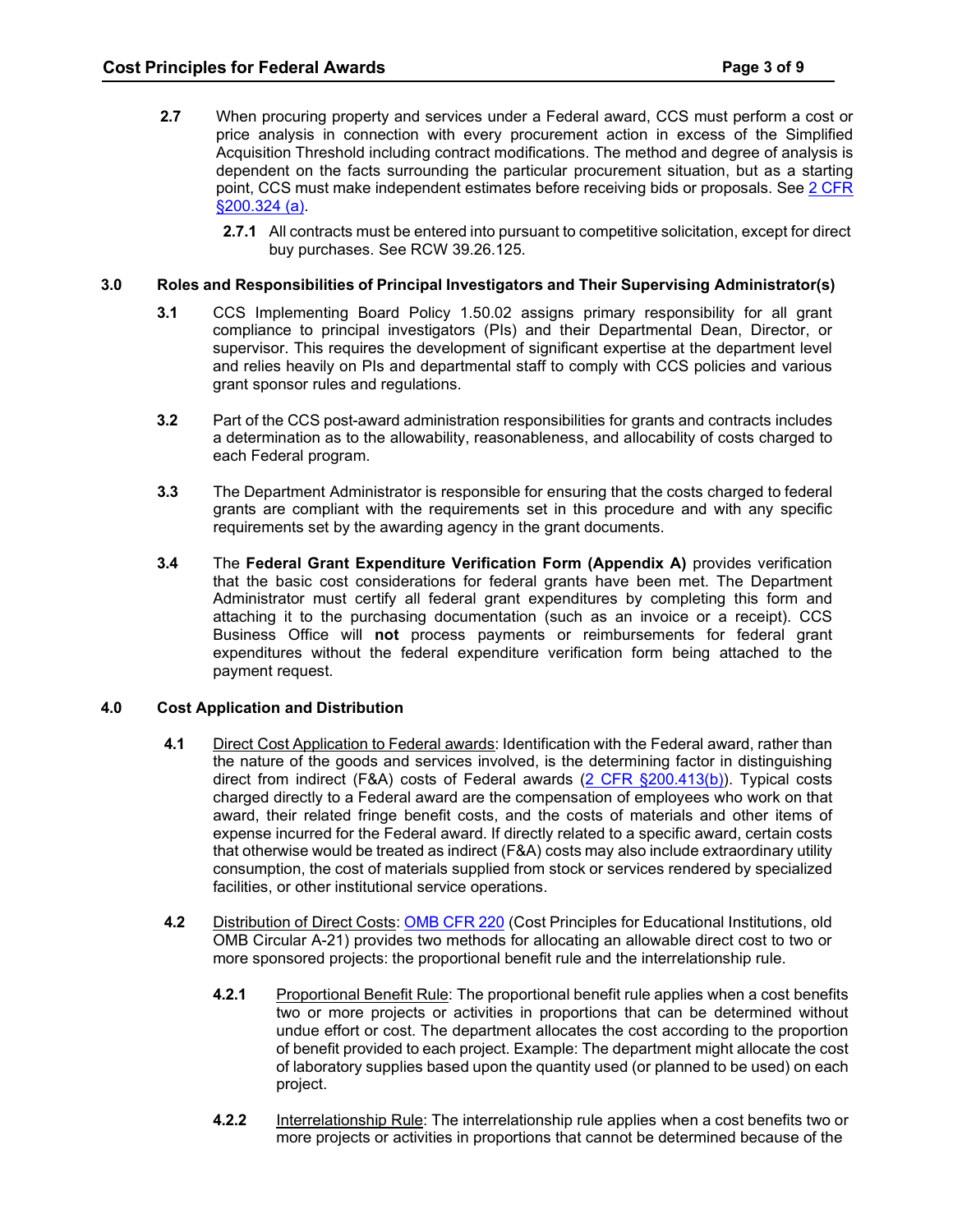interrelationship of the work involved. The department distributes the cost on any reasonable basis because the proportional benefit cannot be quantified and identified to the individual projects.

### **5.0 Unacceptable direct charging practices are as follows:**

**5.1** Purchasing items only to spend out remaining funds without prior approval from CCS AOR

and funding agency.

- **5.2** Rotating costs among projects based on budget availability and not based on allocation of use.
- **5.3** Charging the budget amount (in contrast to charging an amount based on actual costs/usage).
- **5.4** Assigning charges to an award before the cost is incurred or after an award expires (except as an encumbrance).
- **5.5** Charging an expense solely to an award when the expense has supported other activities/awards.
- **5.6** Applying a "departmental tax or charge" to projects for clerical, secretarial, and administrative costs.
- **5.7** Creating recharge accounts, such as clerical and administrative/secretarial support pools, to circumvent direct-charging regulations.
- **5.8** Unacceptable direct charging practices are mitigated by the use of the form in Appendix A. In addition, budgetary controls are established to ensure that actual expenditures adhere to the specifications of the award.

### **6.0 Administrative Costs**

The following guidelines apply to the determination of departmental administrative costs as direct or indirect costs:

- **6.1** In developing the departmental administration cost pool, special care should be exercised to ensure that costs incurred for the same purpose in like circumstances are treated consistently as either direct or F&A costs. For example, salaries of technical staff, laboratory supplies (e.g., chemicals), telephone toll charges, animals, animal care costs, computer costs, travel costs, and specialized shop costs shall be treated as direct cost wherever identifiable to a particular cost objective. Direct charging of these costs may be accomplished through specific identification of individual costs to benefiting cost objectives, or through recharge centers or specialized service facilities, as appropriate under the circumstances.
- **6.2** The salaries of administrative and clerical staff should normally be treated as F&A costs. Direct charging of these costs may be appropriate where a major project or activity explicitly budgets for administrative or clerical services and individuals involved can be specifically identified with the project or activity. "Major project" is defined as a project that requires an extensive amount of administrative or clerical support, which is significantly greater than the routine level of such services provided by academic departments.
- **6.3** Items such as office supplies, postage, local telephone costs, and memberships shall normally be treated as F&A costs, unless specifically budgeted and approved by a Federal Agency.
- **6.4** CCS has a Negotiated Indirect Cost Rate. Indirect costs are calculated and charged by the CCS Business Office.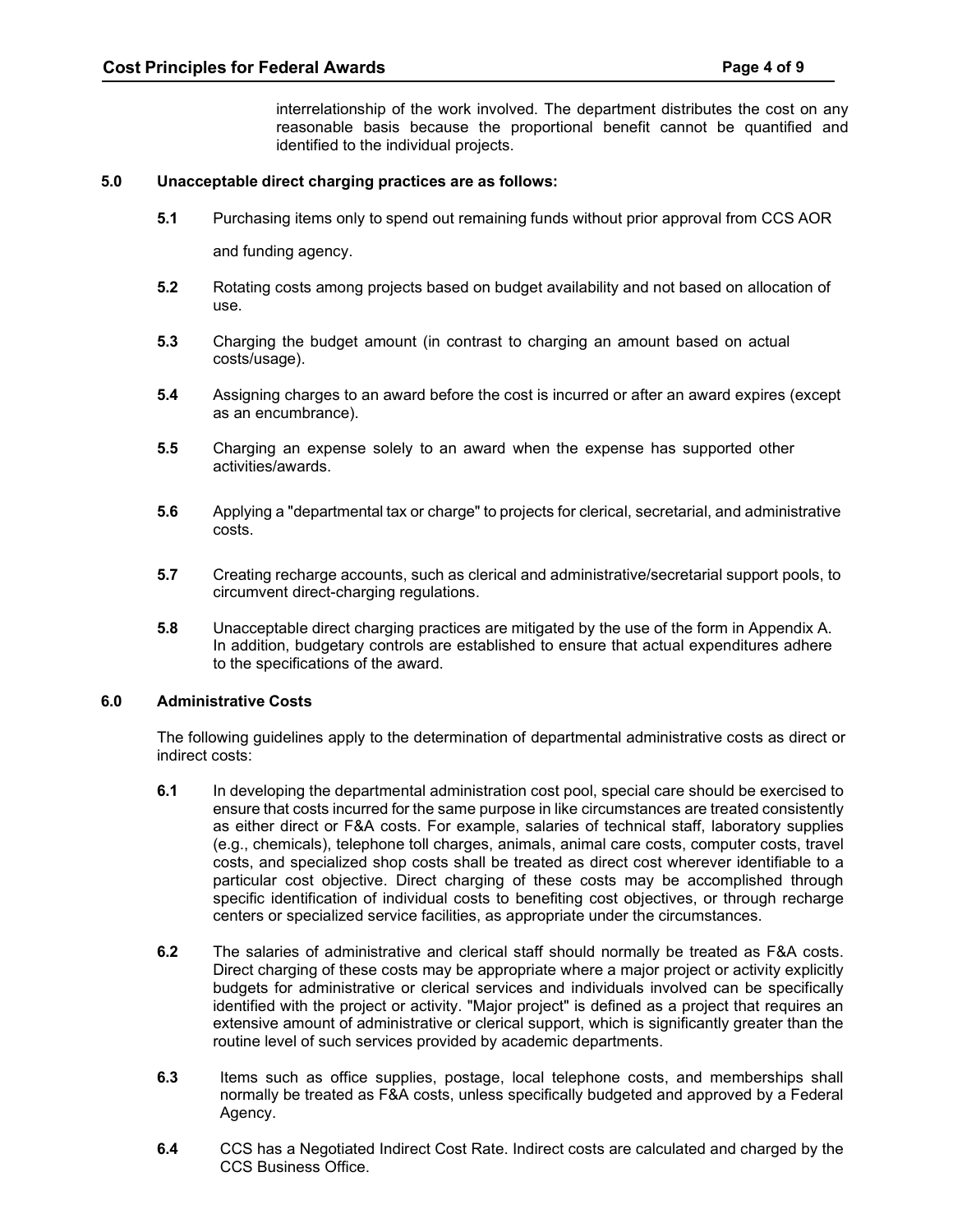### **7.0 Consistent Treatment of Costs**

Consistent treatment of costs is a basic cost accounting principle. Federal guidelines specifically require consistency to ensure that the same types of costs are not charged to grants and contracts as both direct and indirect or (F&A) costs. This requirement ensures that the federal sponsor is not paying twice for the same costs in like circumstances. (2 CFR [§200.403\(d\) a](https://www.ecfr.gov/cgi-bin/retrieveECFR?gp&SID=df15c322be7c86f3e543f7b648da2d09&mc=true&n=pt2.1.200&r=PART&ty=HTML&se2.1.200_1403)nd 2 CFR [§200.419\)](https://www.ecfr.gov/cgi-bin/retrieveECFR?gp&SID=df15c322be7c86f3e543f7b648da2d09&mc=true&n=pt2.1.200&r=PART&ty=HTML&se2.1.200_1419).

**7.1** CCS uses the form in Appendix A to facilitate consistent treatment of costs. The indirect cost rate is based on salary and benefits for the indirect calculation.

#### **8.0 Limitation on allowance of costs**

Federal awards may be subject to statutory requirements that limit the allowability of costs. When the maximum amount allowable under a limitation is less than the total amount determined in accordance with the principles in this part, the amount not recoverable under a Federal award may not be charged to [that or any other] Federal award. For example, if an agency caps the amount of institutional base salary that can be used to calculate the costs of effort on a grant, individuals with a salary that exceeds the cap cannot charge the remainder of their salary from effort on that award to this or any other Federal award. (2 CFR [§200.408\)](http://www.ecfr.gov/cgi-bin/text-idx?SID=c04997d141160169ea22761f8c1aa9ae&node=se2.1.200_1408&rgn=div8). Refer to 2 [CFR](https://www.ecfr.gov/cgi-bin/retrieveECFR?gp&SID=fb502e5ad3fce63c5ef7bb2c149eb453&mc=true&n=pt2.1.200&r=PART&ty=HTML%20-%20se2.1.200_1419&se2.1.200_1420) [§200.420-.475](https://www.ecfr.gov/cgi-bin/retrieveECFR?gp&SID=fb502e5ad3fce63c5ef7bb2c149eb453&mc=true&n=pt2.1.200&r=PART&ty=HTML%20-%20se2.1.200_1419&se2.1.200_1420) and **Appendix B** for a list of selected items of cost (direct or indirect) that are either unallowable or require exceptions or conditions in order to be considered allowable.

**8.1** CCS follows the rules of the specific federal grant regarding allowable costs. The budget is established with the grantor requirements to secure the objective of the award.

#### **9.0 Prior Written Approval**

Under certain circumstances, the reasonableness and allocability of particular items of costs may be difficult to determine. In order to avoid subsequent disallowance or dispute based on unreasonableness or non-allocability, the PI should notify the CCS AOR and should seek the prior written approval from the Federal funding agency in advance of the incurrence of special or unusual costs. Prior written approval should include the timeframe or scope of the agreement [\(2](http://www.ecfr.gov/cgi-bin/retrieveECFR?gp&SID=df15c322be7c86f3e543f7b648da2d09&mc=true&r=SECTION&n=se2.1.200_1407) [CFR §200.407](http://www.ecfr.gov/cgi-bin/retrieveECFR?gp&SID=df15c322be7c86f3e543f7b648da2d09&mc=true&r=SECTION&n=se2.1.200_1407) ).

The absence of prior written approval on any element of cost will not, in itself, affect the reasonableness or allocability of that element, unless prior approval is specifically required for allowability as described under certain circumstances in the 2 CFR [§200.407](http://www.ecfr.gov/cgi-bin/retrieveECFR?gp&SID=df15c322be7c86f3e543f7b648da2d09&mc=true&r=SECTION&n=se2.1.200_1407) or within the federal funder guidelines. See **Appendix C** – Costs Requiring Prior Written Approval.

If equipment has been itemized in the approved proposal budget, additional agency approval is generally not required. However, certain agencies require additional approval by the agency coordinating officer. Contact CCS Budget Office with equipment questions.

#### **10.0 Unallowable Costs**

Per 2 CFR [§200.410,](https://www.ecfr.gov/cgi-bin/retrieveECFR?gp&SID=df15c322be7c86f3e543f7b648da2d09&mc=true&n=pt2.1.200&r=PART&ty=HTML&se2.1.200_1410) payments made for direct or indirect costs determined to be unallowable must be refunded (including interest) to the Federal government in accordance with instructions from the Federal agency that determined the costs are unallowable unless Federal statue or regulation directs otherwise. Payments made for costs are determined using budgetary controls that enable CCS to monitor and manage expenditures.

If unallowable expenditures are identified, the Business Office will process any grant transfer within 30-60 days. The appropriate report and accompanying documentation showing the amounts of the transfer and any communication with the PI must be submitted.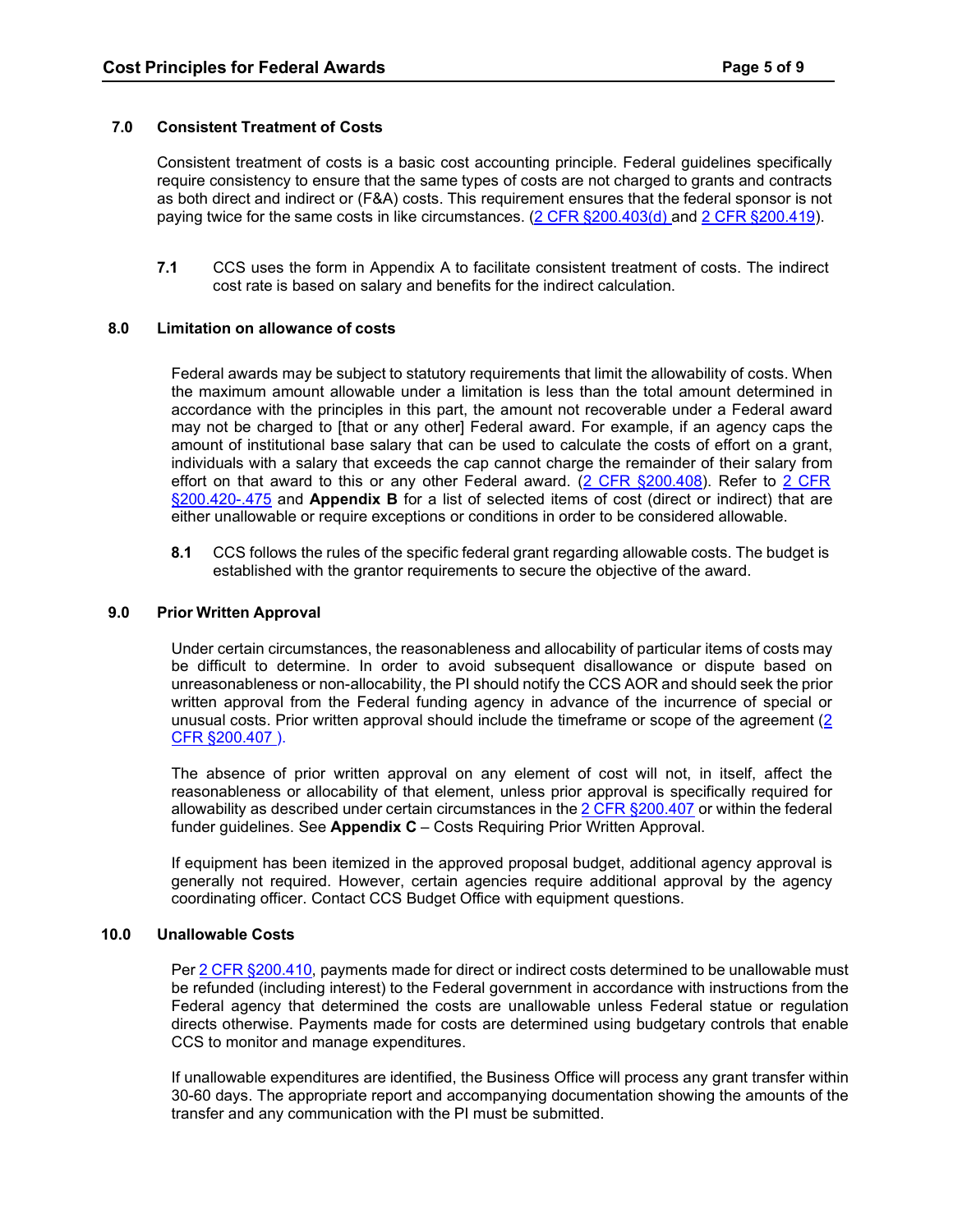### **11.0 Related Information**

- **11.1** Electronic Code of Federal Regulations (eCFR) Title 2: Part 200 Uniform Administrative Requirements, Cost Principles, and Audit Requirements for Federal Awards Part 2 [CFR](http://www.ecfr.gov/cgi-bin/text-idx?SID=0b9281fc42fbd226cb300245445dcc2f&mc=true&node=sp2.1.200.e&rgn=div6&sg2.1.200.e.sg11) 200 Subpart E - Cost [Principles](http://www.ecfr.gov/cgi-bin/text-idx?SID=0b9281fc42fbd226cb300245445dcc2f&mc=true&node=sp2.1.200.e&rgn=div6&sg2.1.200.e.sg11)
- **11.2** Cost Principles for Educational Institutions 2 [CFR](https://www.gpo.gov/fdsys/pkg/CFR-2012-title2-vol1/xml/CFR-2012-title2-vol1-part220.xml) Part 220
- **11.3** Grants & Sponsored Research [Administrative](https://ccsnet.ccs.spokane.edu/Grants/CUSTOM-PAGES/Grants-Admin-Policies.aspx) Policies
- **11.4** Post [Award/Compliance](https://ccsnet.ccs.spokane.edu/Grants/CUSTOM-PAGES/Post-Award-Compliance.aspx) Guidance and Training
- **11.5** Appendix A Federal Grant [Expenditure](#page-6-0) Verification Form
- 11.6 Appendix B Selected Items of Cost with Limitations
- **11.7** Appendix C Costs Requiring Prior Written Approval

 **Originated:** February 2017: Revised: April 2020; March 2021, October 2021 **Cabinet Approval:** June 8, 2020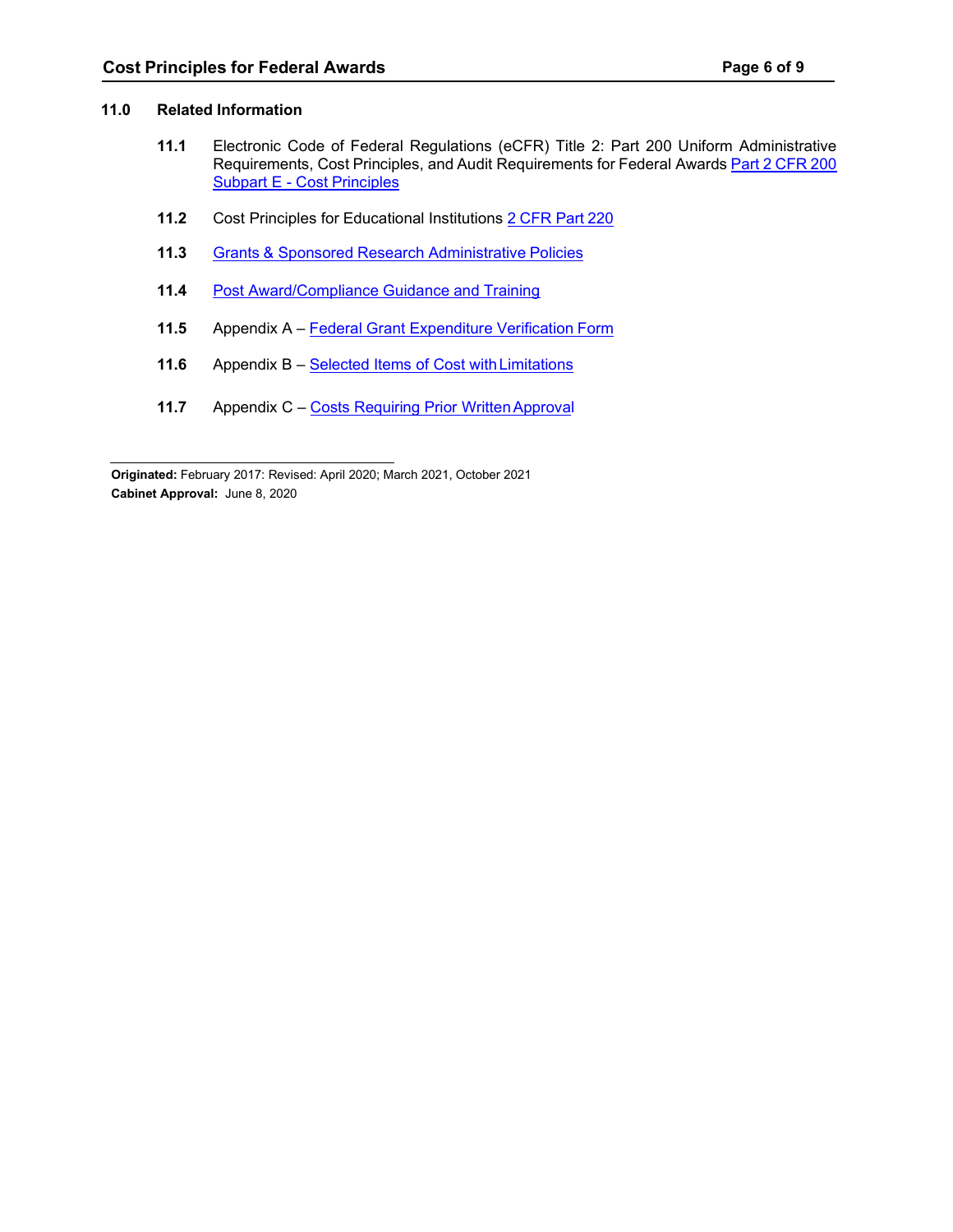<span id="page-6-0"></span>

| Appendix A: FEDERAL GRANT EXPENDITURE VERIFICATION FORM |                            |
|---------------------------------------------------------|----------------------------|
| Grant Name:_                                            | <b>Grant Award Number:</b> |

**Vendor/Invoice/Statement**

**Amount \* Date Date Date Date Date Date Date Date Date Date Date Date Date Date Date Date Date Date Date D** 

1. Is the cost ALLOWABLE based on Federal, State, local and grant specific rules? (Under CFR §200 Section E) (See list of Allowable and Unallowable costs.)

YES/NO Why?

2. Is the cost NECESSARY & REASONABLE based on Federal, State and local rules (Under CFR §200 Section E)? YES/NO

Why?

- 3. Cost is ALLOCATED:
	- a.The cost is ALLOCATED completely to the Grant program as explained Under CFR §200 Section E.

YES/NO

The expenditure is incurred solely to advance the work under the grant, or it is a purchase of equipment specifically authorized under the grant?

b. The cost is ALLOCATAED between *all* benefitting programs according to CRF §200 Section E

YES/NO

(Is there a Cost Allocation Plan that is applied consistently to all expenditures?) *It benefits both the grant and other work of the college in proportions that can be approximated through use of reasonable methods.*

4. The cost is a DIRECT cost of the Grant program

YES/NO

5. The proper DOCUMENTATION and SIGNATURES have been attached (CFR §200, Section E)

| YES/NO |  |
|--------|--|
|        |  |

Preparer: Date: Date: Date: Date: Date: Date: Date: Date: Date: Date: Date: Date: Date: Date: Date: Date: Date: Date: Date: Date: Date: Date: Date: Date: Date: Date: Date: Date: Date: Date: Date: Date: Date: Date: Date: Da

Title: **The Community of the Community of the Community of the Community of the Community of the Community of the Community of the Community of the Community of the Community of the Community of the Community of the Commun** 

Multiple expenditures could be aggregated for certification purpose as long as the total is less than \$1,000 and the allocation method is the same for all of them.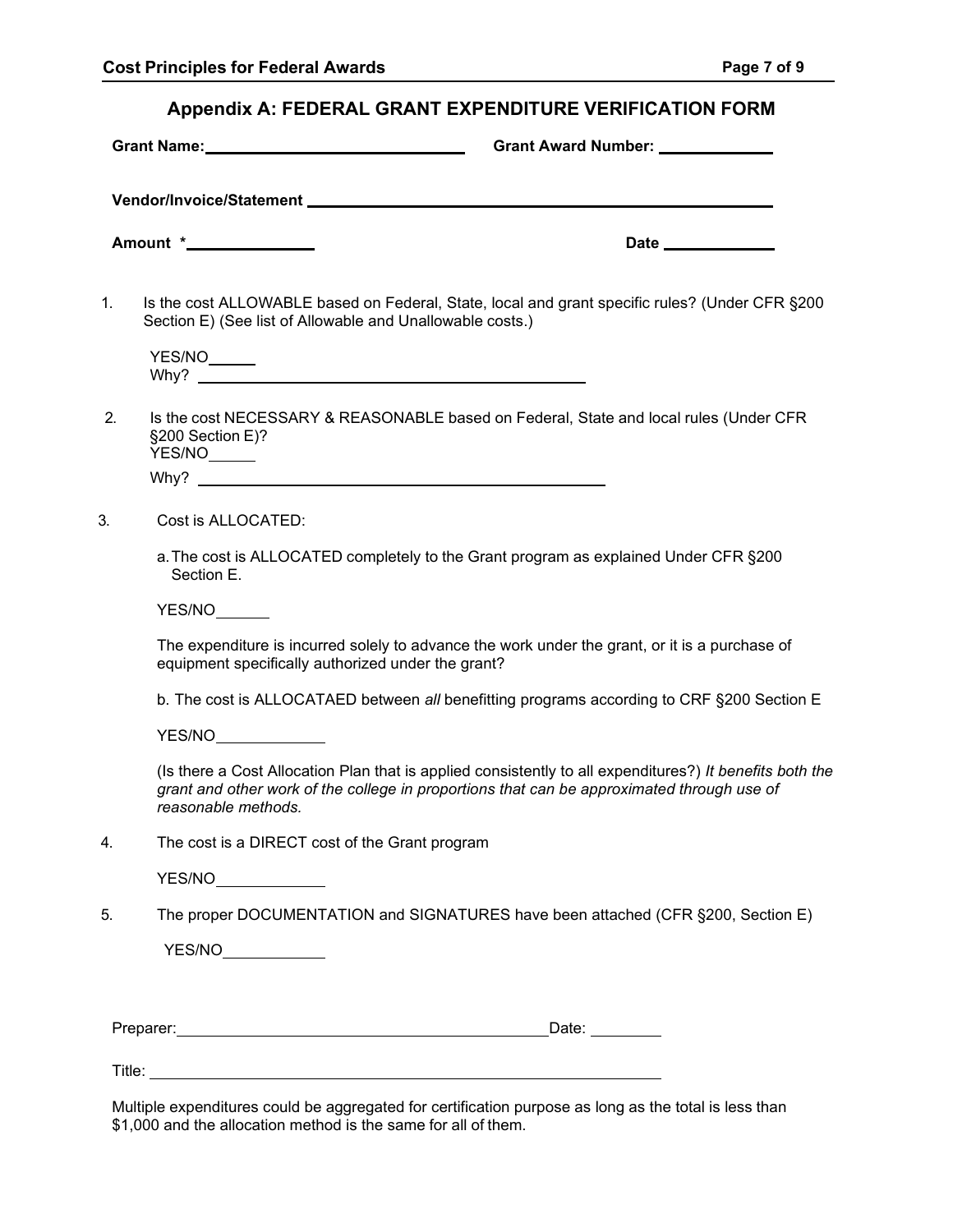# **Appendix B - Costs with Limitations 2 CFR [§200.420-475](http://www.ecfr.gov/cgi-bin/retrieveECFR?gp&SID=fb502e5ad3fce63c5ef7bb2c149eb453&mc=true&n=pt2.1.200&r=PART&ty=HTML%20-%20se2.1.200_1419)**

<span id="page-7-0"></span>The following list includes some, but not all, costs that have principles that are to be applied to them in order to determine the extent of allowability:

- §200.421 Advertising and public relations;
- §200.425 Audit services (except Single Audits);
- §200.427 Bonding costs;
- §200.435 Defense and prosecution of criminal and civil proceedings, claims, appeals and patent infringements;
- §200.436 Depreciation;
- §200.439 Equipment and other capital expenditures;
- §200.442 Fund raising and investment management costs;
- §200.443 Gains and losses on disposition of depreciable assets;
- §200.444 General costs of government;
- §200.446 Idle facilities and idle capacity;
- §200.447 Insurance and indemnification;
- §200.454 Memberships, subscriptions, and professional activity costs;
- §200.458 Pre-award costs;
- § 200.459 Professional service costs;
- § 200.463 Recruiting costs;
- §200.464 Relocation costs of employees;
- §200.465 Rental costs of real property and equipment;
- §200.466 Scholarships and student aid costs;
- §200.467 Selling and marketing costs;
- §200.468 Specialized service facilities;
- §200.470 Taxes;
- §200.471 Termination costs; and
- §200.474 Travel costs.